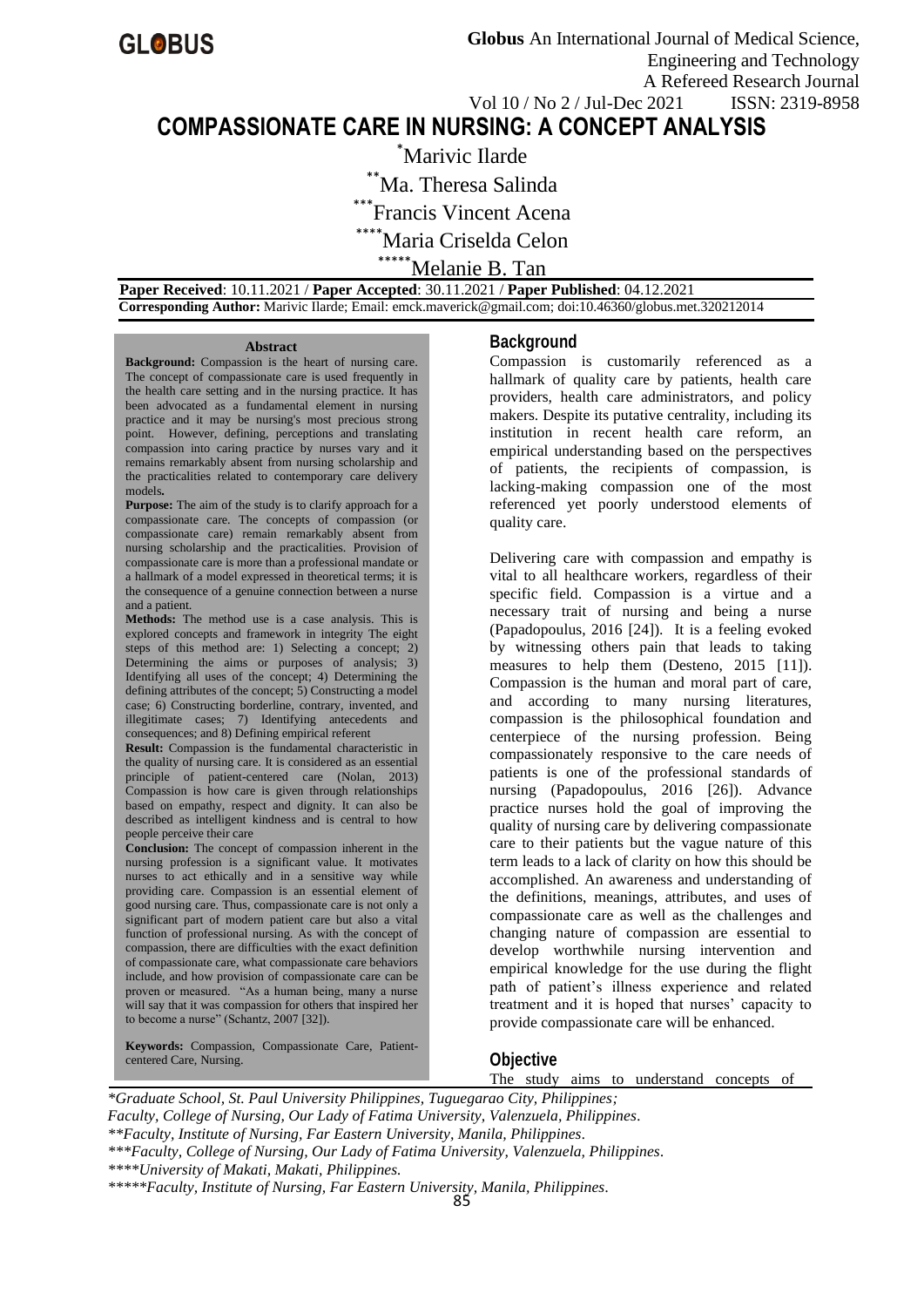compassionate care are used frequently in the health care setting and in the nursing practice. It has been advocated as a fundamental element in nursing practice and it may be nursing's most precious strong point. However, defining, perceptions and translating compassion into caring practice by nurses vary and it remains remarkably absent from nursing scholarship and the practicalities related to contemporary care delivery models

### **Methods**

This concept analysis was conducted using the Walker and Avant's (2010) eight-step method. This method was used because it is one of the easiest and understandable methods for concept analysis, particularly for beginners. The eight steps of this method are: 1) Selecting a concept; 2) Determining the aims or purposes of analysis; 3) Identifying all uses of the concept; 4) Determining the defining attributes of the concept; 5) Constructing a model case; 6) Constructing borderline, contrary, invented, and illegitimate cases; 7) Identifying antecedents and consequences; and 8) Defining empirical referent (Walker and Avant, 2010).

### **Results**

### **Uses of Concept**

Compassion is the fundamental characteristic in the quality of nursing care. It is considered as an essential principle of patient-centered care (Nolan, 2013) Compassion is how care is given through relationships based on empathy, respect and dignity. It can also be described as intelligent kindness and is central to how people perceive their care. The first item of the code of ethics determined by the American Nurses Association (2001) [1] summons nurses to work with compassion in a way that respects each patient. The ANA code of ethics states, "The nurse, in all professional relationships, practices with compassion and respect for the inherent dignity, worth, and uniqueness of every individual, unrestricted by considerations of social or economic status, personal attributes, or the nature of health problems.

#### **Compassion**

Compassion, a word derived from the Latin meaning 'to suffer with' has, like empathy, varied and confusing definitions in the literature. The term compassion to mean the sensitivity shown in order to understand another person's suffering combined with a willingness to help and to promote the wellbeing of that person, in order to find a solution to their situation. Compassion is an indispensable part of nursing and patient care. Nurses should feel compelled to exhibit compassion towards patients; its absence can lead to patients feeling devalued

and emotionally precarious. The Turkish word Merhamet (Compassion) is derived from the Arabic base rhm. The Turkish Language Association (Türk Dil Kurumu, TDK) (2006) dictionary defines it as "feeling sadness or pity for someone or another living being when they encounter a bad situation," whereas (Chochinov 2007 [9]) defines it as awareness of the pain of others and the desire to relieve their pain. Compassion requires personally understanding the others' pain. Deeply loyal feelings developed upon seeing the pain experienced by another person create a moral response, desiring to ease the situation of the person. Because of this moral response, the individual suffering from pain receives the care that brings relief. Compassion, which is a response to the pain of the other person, inherently motivates people by creating the desire to act on behalf of someone else. Compassion is essential in the care of vulnerable people. Being compassionate involves recognizing and responding to a vulnerable individual with empathy, while maintaining the dignity of both those receiving care and providing care (Burridge, et. al., 2017 [8]). The humane Noquality of understanding suffering in others and wanting to do something about it. Compassion involves demonstrating characteristics such as empathy, sensitivity, kindness and warmth-and when these are lacking, all too frequently one of the factors that underpins poor care is an attitude to care that is task based rather than person centered care. Task based care is frequently impersonal and not what people want. Instead, they want to be treated with respect, dignity and compassion attributes that cost nothing.

#### **Compassionate Care**

In the world of nursing, compassionate care isn't simply about relieving suffering but "entering into a patient's experience and enabling them to retain their independence and dignity."

Wikipedia defines the adjective "compassionate," which implies pitying someone, as "an understanding about the emotional state of someone else or a person." Some other common definitions of the concept of compassionate are "a deep awareness of sympathizing with the pain of others" and "humane characteristic that and "humane characteristic that understands others' pain and tries to do something regarding this subject. Baccalaureate Chinese nursing students defined and characterized compassionate care as a union of "empathy" related to a nurse's desire to "alleviate patients' suffering," "address individualized care needs," "use therapeutic communication," and "promote mutual benefits with patients." Students recognized that the "practice environment" was characterized by nurse leaders' interpersonal relations, role modeling by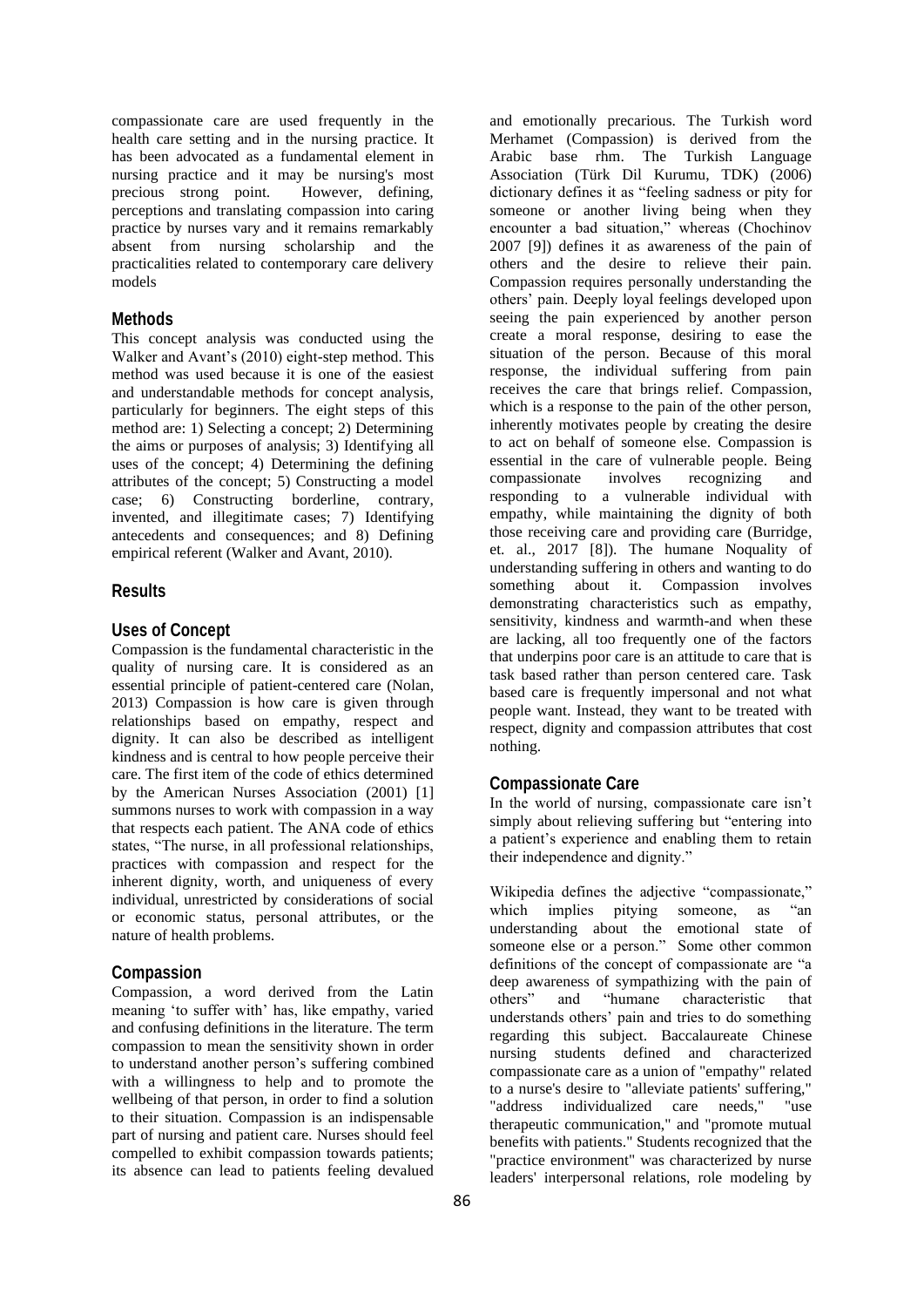nurses and workloads which influenced the practice of compassionate care by nursing personnel.

Discussions regarding compassionate care in nursing are increasing in today's literature (Bivins, et. al., 2017 [5]) scanned the words "compassionate care" in health services literature and found that the concept draws more attention in nursing literature than in a medical journal. Also, compassionate care discussions are generally associated with nursing in popular literature (Harrison, 2009). Providing compassionate care is inherent in the nursing profession, and compassion is a code of conduct guiding professional behaviors. The role of compassion-based care has become important between nurse and patient in recent decades. In literature, compassion is defined as mercy and sympathy along with action and caress. Furthermore, compassion is more than just the necessary care and includes empathy, respect, and recognition of personal characteristics. For nurses and care giving organizations, this means to determine and respect patients' opinions, values, and beliefs. (Willams, 2003)

#### **Compassionate Behaviors**

Compassionate behavior requires understanding others' value, establishing a relationship with them, and responding in a way that is meaningful for that person. By nature, compassion is felt during relationships with other people. It is not about the things we choose to do for others but about the things we choose to do with them (Dewar, 2014 [12]). Namely, it requires involving patients in their care, asking their preferences, and acting accordingly. (Roach, 2007) indicated that compassionate care includes acting to help with their aches, fragilities, fears, and pains, even though we do not know those people. (Nussbaum 2001) also stated that compassionate behavior starts with the realization of someone's being in severe pain.

#### **Compassion Satisfaction**

Compassion satisfaction is the pleasure and satisfying feeling that comes from helping others. Many people enter these types of fields because they have empathetic attitudes for others difficulties as well as a strong desire to assist in alleviating the difficulties. They are providing healing, encouragement, and support to others who are facing anguish. Examples of these professions include: doctors, nurses, health care workers, pharmacists, teachers, paramedics, police, operators, therapists and many more professions that have continued to attend to their jobs day to day during all that is going on in our world. Compassion satisfaction is coming home from work feeling good about the work we did and

spreading the positivity and encouragement of ongoing work life.

### **Compassion Fatigue**

When workers are faced with constant exposure to stress and traumatic experiences this can contribute to a feeling of reduced job satisfaction. Frontline workers are empathetic which means that whether dealing with good or bad, they are connected to the feelings that others are experiencing. More often than not, especially now, frontline workers find themselves walking alongside more difficult situations, more uncertainty, and less outlets to release those feelings. They are stored within and taken past the time when the job is done. This can lead to both compassion fatigue which in turn can lead to burnout and vicarious trauma. Burnout is the physical feelings of exhaustion, emptiness, and inability to cope with work demands. Vicarious trauma is the emotional residue that is left after working in difficult situations. Compassion fatigue through overwork and excessive demand, and lack of continuity leading to a failure to see the patient as a full human being may all play a part. Support for staff and colleagues are something that everyone working in healthcare can contribute to, and compassionate leaders create compassionate organizations.

### **Self-Compassion (Inner Compassion)**

Self-compassion is a positive attitude we can have towards ourselves, and it's also an empirically measurable construct. Having self-compassion means being able to relate to you in a way that's forgiving, accepting, and loving when situations might be less than optimal. We know that it's similar to (yet less permanent than) self-love and that it's distinct from self-esteem. We practice selfcompassion by self-kindness, mindfulness and common humanity. Self-kindness is about showing kindness and understanding toward ourselves when we fail at something, or when we are hurt adapted from the Self-Compassion Scale (SCS), include (Neff, 2010): Giving yourself the tenderness and care you need when you're going through a tough time; Trying to understand and show patience regarding your own perceived personality flaws; and being tolerant of your own shortcomings. Being part of something bigger' is a pervasive concept in positive psychology literature, and it's long been argued that the need for connections is part of human nature. Having Common Humanity means viewing our own individual experiences as embedded in the broader human experience, rather than seeing ourselves as isolated or separate from others (Neff, 2019 [30]). Mindfulness is seen as the opposite of avoidance or over-identification in selfcompassion theory-it entails acknowledging and labeling our own thoughts as opposed to reacting to them (Neff, 2016 [29]). When we have self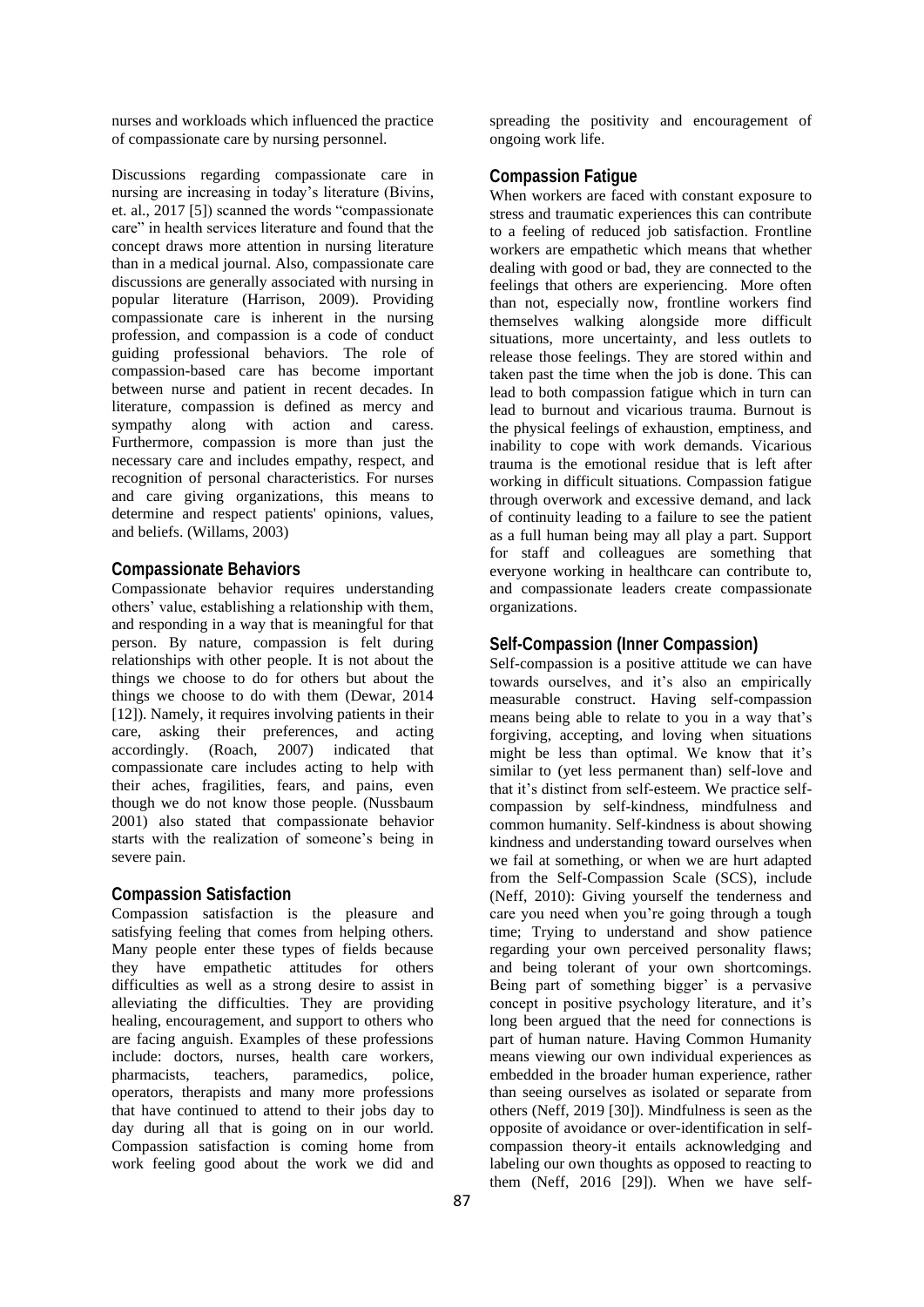compassion, we are aware of our own hurtful thoughts and emotions without blowing up their significance through rumination. Instead, we adopt a positive balance between this over-identification at one extreme, and completely avoiding painful emotions and experiences at the other (Neff, 2016).

Here are the terms related to compassionate care: sensitivity, sympathy, empathy, caring, distress tolerance, and non-judgment.

### **Sympathy and Empathy**

Sympathy is a response to a person's circumstance. Sympathy is a desire to see a patient free from distress and the hope that they can overcome their affliction. Sympathy alienates patients and makes the doctor-patient relationship one-sided, unfriendly and less trustworthy. Sympathy is an emotion caused by the realization that something bad has happened to another person. The triggers of sympathy can be mild discomfort to serious suffering. Sympathy may slide into a feeling of pity or feeling sorry for the other person. Sympathy takes a 'self-orientated' perspective which may arise from an egoistic motivation to help the other person in order to relieve one's own distress. In taking such a self-orientated perspective, the doctor risks being distressed or overwhelmed. (Gladkova, 2010 [18])

Empathy is a complex, multifaceted, dynamic concept which has been described in the literature in many different ways. So, it appears that empathy means different things to different people.

#### **Caring**

Caring requires nurses who focus on the relationship with the human being by seeing, understanding and taking responsibility. In professional nursing practice, a common understanding of nursing, caring and an awareness of ethical inner values are necessary. It is therefore important to highlight ideas of caring in nursing that can strengthen nurses' self-reflection on ethical inner values and promote a deeper understanding of caring in nursing practice.

#### **Critical Attributes**

The critical attributes are the core of concept analysis is to determine the defining attributes of the concept, i.e. a group of attributes which have the strongest relationship with the concept and allows analyzer to obtain a deep insight. These attributes differentiate the intended concept from similar or related concepts (Walker and Avant, 2010). The literature examined identified compassion in healthcare as comprising of five defining attributes. Although these occur sequentially and each attribute needs to occur, the

individual who is to display compassion may need to move between the attributes depending on the situation. Recognition, connection, altruistic desire, Humanistic Response, and Action.

### **Recognition**

Recognition affirms the value of that employee's action and sets an example for other team members. Receiving recognition can improve job satisfaction, which can reduce turnover and related costs. Recognition can also improve productivity, further reducing costs and improving patient care (Barajas, 2020 [4]).

### **Compassionate Connection**

Creating meaningful, compassionate connections with patients can improve outcomes, promote trust, and help patients feel safe while they're hospitalized. Patients want to feel valued and respected by healthcare providers and we can accomplish this by establishing caring, empathetic, patient-centered relationships. Effective communication happens when we listen carefully to patients, treat them with courtesy and respect, and share information in a way that's understandable (Difiore, 2019 [16]).

### **Altruism**

Altruism is concern for the welfare and well-being of others. In professional practice, altruism is reflected by the nurse's concern and advocacy for the welfare of patients, other nurses, and healthcare providers. Autonomy is the right to selfdetermination.

#### **Humanistic Response**

The humanistic response focuses on the personal worth of the individual, the centrality of human values, and the creative, active nature of human beings. The approach is optimistic and focuses on the noble human capacity to overcome hardship, pain and despair. It looking at the whole individual and stresses concepts such as free will, selfefficacy, and self-actualization. Rather than concentrating on dysfunction, humanistic psychology strives to help people fulfill their potential and maximize their well-being.

### **Compassion in Action**

Compassion in action is the understanding of a problem or the suffering of another and acting to solve the problem or alleviate the suffering. Compassion in action is stepping outside you to do something to connect with and help others.

#### **Model Case**

A model case is a "real life" example of the use of the concept that includes all the critical attributes (Walker and Avant 1995). An example of this is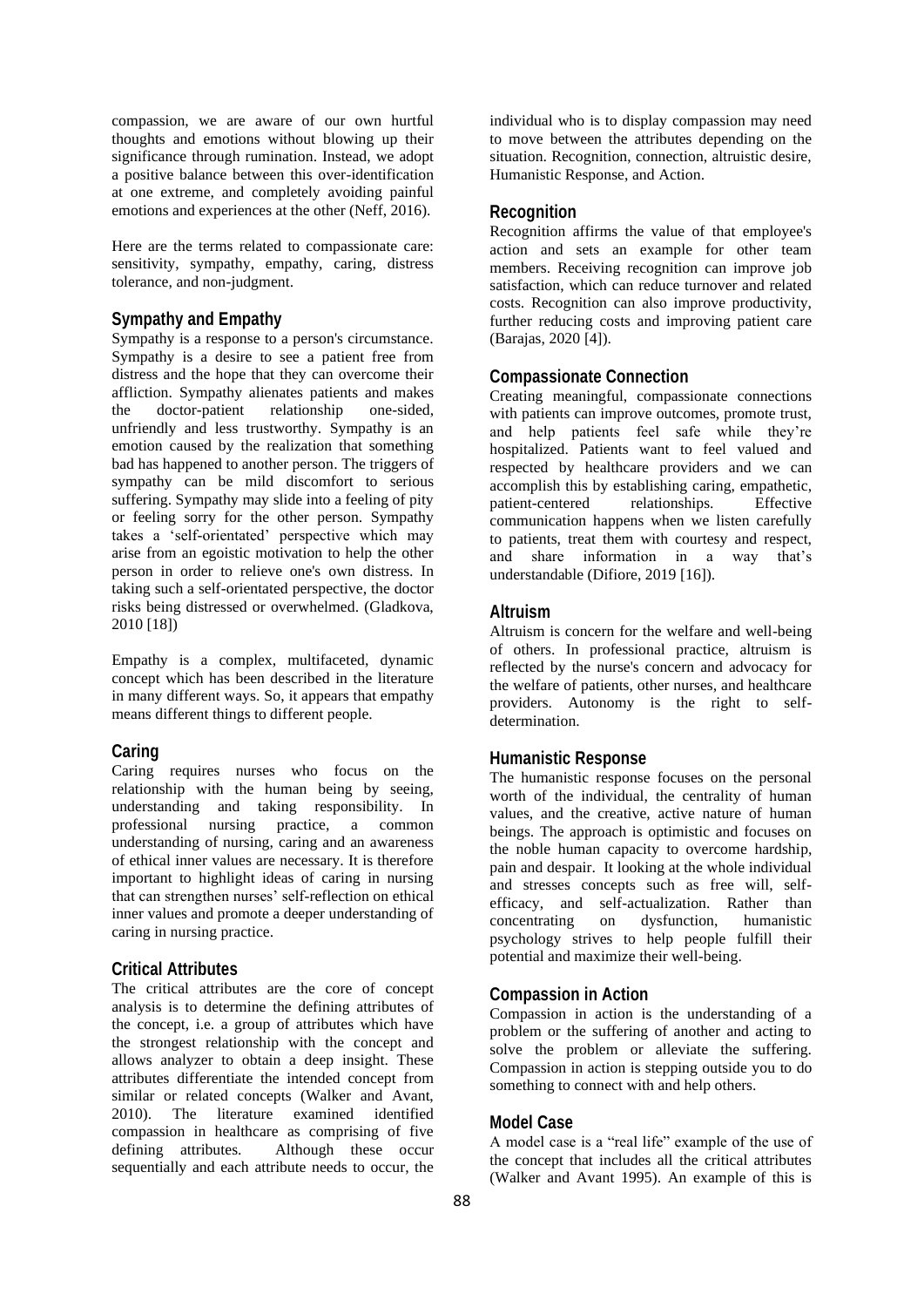the experience of Kate WHI was deteriorating; she had been diagnosed with advanced cancer and had been admitted to hospital, very ill with a serious infection. Kate was distressed and felt very poorly. The nurse who was looking after her could see how vulnerable and frightened Kate was, so he gently placed his hand on her arm, knelt down beside her bed and said to Kate we're going to look after you. Kate relayed her experiences to her friends and followers on Twitter, tweeting about a number of similar events over the course of her stay as an inpatient. She recalled her nurse ran her bath it was a hot, deep, bubbly bath, just the way she liked it. On another evening she mentioned to the nurse that she had been struggling to sleep to which the nurse had replied don't sit awake in the night, just buzz me and I'll come and sit with you until you fall back to sleep (DOH London, 2013). This case of Kate represents how important a nurse should apply compassionate care to her. Making Kate aware that the nurse will be there every time she needs her and the assurance given to her that she will look after her will definitely give her peace of mind that she will never be alone as she goes through her procedures and her illness as well.

Rolfe, et. al., (2011) [31], state the important of providing care that provides a framework in delivering health care one strategies is to empowers to think critically about their practice and roles in providing care and services that will address the needs of patient.

### **Borderline Case**

Borderline cases contain some of critical attributes of the concept being examined but not all of them (Walker and Avant, 1995). The following is an example of boarder line case "Clive, a therapy radiographer for 20 years, was chatting with a 19 year-old patient called John who was about to start radical radiotherapy for testicular cancer. John was telling him that he'd already had the tumor and his left testicle removed and how he'd had to make the difficult decision as to whether to have his sperm frozen or not before he started radiotherapy. John told Clive that it has sparked him and his girlfriend to think about their futures together and decided to get married. He confessed he was worried and kept on stressing over whether the sperm banking process may not have worked and that he was worried how his fiancé would take the news if this was the case. Clive sat and listened to the young man's fears, ensuring that he knew he was there for him to talk to. Clive fully understood how John was feeling, not only had he treated many patients like John over his professional career, but when he was 22 he had received the same diagnosis so knew what John must have been going through.

Being compassionate is to suffer together with the person, understanding the dilemma, the mockery and ridicule that the person may go through after the procedure. He must realize that he is not alone and somebody understands his situation. And that person who understands him most is a person who experienced the same condition. According to Galvin & Todres (2013) [17], nurse must do everyday practice as nurse must have incorporate patient and relatives at heart of caring and the most important is respect and in the decision making value as human beings.

# **Antecedent**

Antecedents are events which happen before the intended concept (Walker and Avant, 2010). Schantz (2007) [32] succinctly described the primary antecedent of compassionate care in her concept analysis: "for compassion to be realized, suffering must be identified and acknowledged". According to the Dalai Lama, compassion came through morning meditation, dwelling on it throughout the day, and reflecting on it in the evening (Barbauta, 2007). A Christian commentator identified the precursor to compassion simply as "willingness to leave one's comfort zone" (Bloom, 2002). The major antecedent to self-compassion is suffering (Ladner, 2004 [28]). Suffering has been described as "what cannot be put into words but is screaming to be disclosed" (Ferrell & Coyle, 2008). Although the experience of suffering is universal, suffering is also uniquely individual. To list all the permutations of suffering is beyond the scope of this concept analysis. Suffering is an experience characterized by a loss of control that creates insecurity and a feeling of being trapped in the circumstances of suffering (Wada & Park, 2009 [38]). The loss may be evident only in the mind of the suffering person, but it still results in feelings of sadness, despair, loneliness, or anguish (Ferrell & Coyle, 2008). Non acknowledgment that suffering is a part of life increases the nature and intensity of suffering (Thompson & Waltz, 2008 [37]). The six realms of suffering are "states of being" or "life worlds" permeated by suffering and experienced as an event, a situation, an emotional reaction, a psychological condition, spiritual alienation, or a physical response to illness or pain. Examples of events that comprise suffering are loss, death, and abandonment. Situations of suffering include conflict and victimization because of torment, hatred, or anger. Emotional reactions that result in suffering include anxiety, fear, regret, or guilt (Ladner, 2004 [28]). Mental illness is a form of psychological suffering. Inability to cope or loss of autonomy also results in psychological suffering. Spiritual suffering is a result of the individual's feelings of isolation from loved ones, the community, and the person's higher power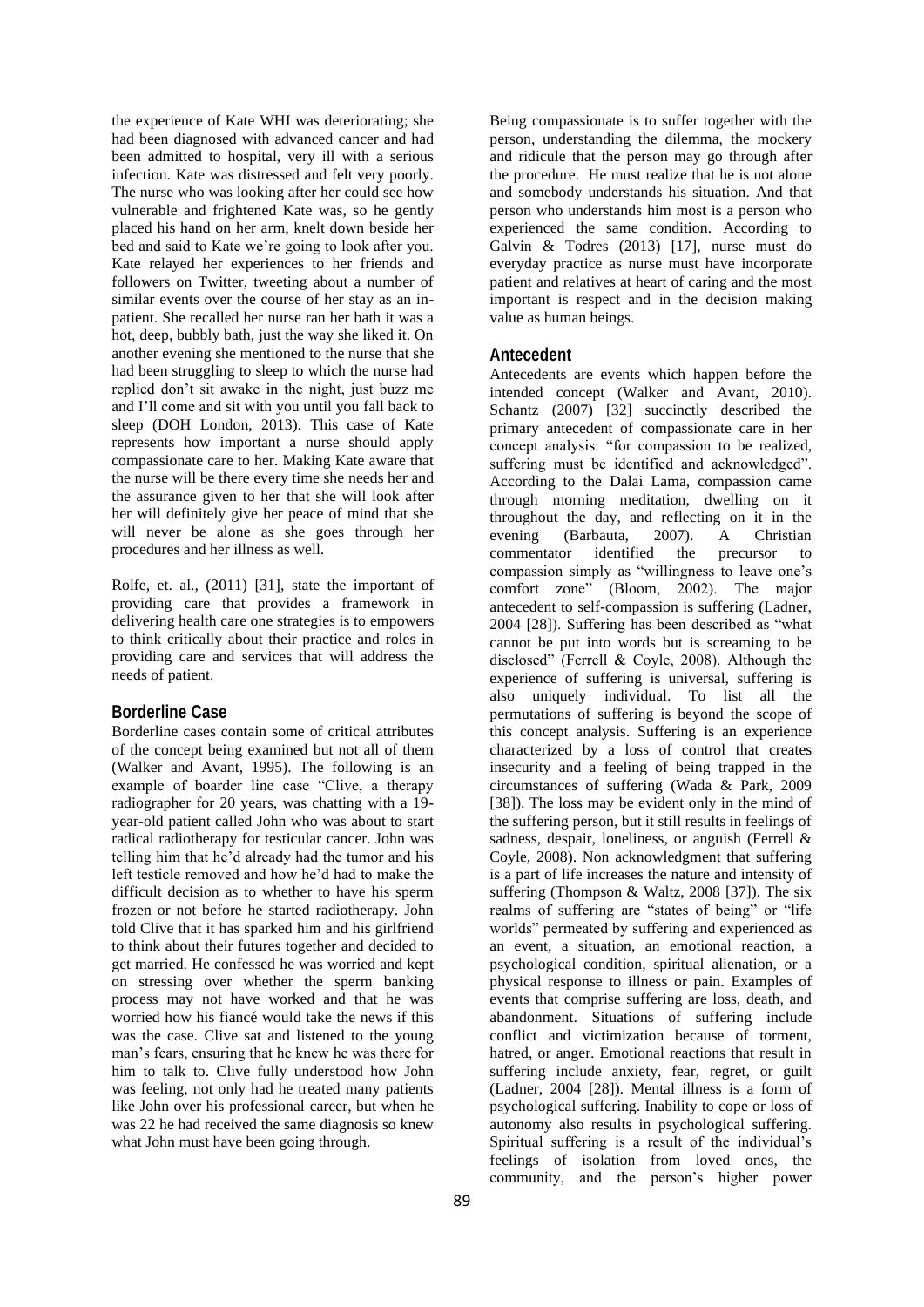(Ladner, 2004 [28]; Wada & Park, 2009 [38]). Loss of personal meaning is another form of spiritual suffering (Ferrell & Coyle, 2008). Physical suffering results from disease, pain, and illness. Physical pain may be associated with the realms of psychological, social, and spiritual distress, but pain is not synonymous with suffering (Ferrell & Coyle, 2008).

## **Challenges and Barriers in Providing Compassionate Care**

Compassionate care can be affected by many factors (Babaei, 2019 [3]). Barriers to compassion in nursing may be influenced by many factors like the prevailing culture and religion of a society, determining the barriers to providing compassionbased care would help nurses to plan better and more appropriate interventions.

At the organizational level and in the context of care, these factors lead to reduction in the quality and quantity of compassionate-based care and include the four subcategories of inconsistency between workload and its allocated time, the organization's inattention to the needs of the nurse, lack of a role model for compassionate behavior, and focus on routines instead of patients. Large number of patients, presence of patients' families in wards, unstable condition of wards, along with insufficient nursing staff will lead to imbalance between the work time and workload of nurses. These factors reduce the chances of compassionate care (Babaei, 2019 [3]).

The sociocultural barriers category indicates barriers that reduce the rate of compassion-based care. This category includes the three subcategories of gender of nurse, lack of a mutual language between the nurse and the patient, and implausibility of friendly approaches in medical relations. Individual barriers show obstacles that could decrease compassionate care at individual levels. This category includes the two subcategories of the personal and professional attitudes of nurses and lack of a holistic approach toward care. From nurses' point of view, external motivations such as income and salary affect compassionate care (Babaei, 2019 [3]).

### **Sensitivity**

Interpersonal sensitivity means being able to display appropriate behaviors and to perceive others accurately. However, if it is not used at an optimum level, it can cause problems in interpersonal relationships. High interpersonal sensitivity leads to feelings of inadequacy and humiliation, feeling unimportant and worthless and mistreated by others. It also leads to selfdeprecation and over-monitoring of behaviors to

reduce the risk of public rejection and criticism. When interpersonal sensitivity is very intense and makes the person become tender, it causes one to make mistakes when assessing and judging events and causes feelings of inadequacy in individuals (Wilhelm, 2004)

### **Distress Tolerance**

Distress tolerance is a person's ability to manage actual or perceived emotional distress. It also involves being able to make it through an emotional incident without making it worse. People who have low distress tolerance tend to become overwhelmed by stressful situations and may sometimes turn to unhealthy or even destructive ways of coping with these difficult emotions.

#### **Non-judgment**

Nurses should strive to be nonjudgmental when caring for patients. Nonjudgmental, holistic care helps promote well-being and may improve the patient's mental, physical, emotional and spiritual health. While many patients already feel vulnerable in healthcare settings, some patients may feel more vulnerable than others.

#### **Consequences**

Conversely, Walker and Avant (2005) defined a consequence resulting from a concept. Selected outcomes of compassionate care were a decrease in suffering and an increase in strength that others (e.g., patients) drew on for healing (Golberg, 1998 [19]) and its ability to bridge the human gap created through suffering. Compassionate care has positive effects on patient outcomes, improving nurses' understanding of involving patients and families in care, the ability to identify the needs of patients and families, and the ability to use appropriate approaches. The consequences of compassionate care include consequences related to care receivers, those related to care providers, and health-related consequences.

#### **Receivers of Care**

The patient-centered approach facilitates patients' and families' decision-making and reaching care goals by determining patients and relatives' values and preferences. Patients want to take part in decisions concerning their own health and to be included in their own care plans. Similarly, families also want to have a say in these decisions. Involving patients and families in care is one of the most important elements of compassionate care. Dewar  $(2011)$  [13] found that it is important to be staying informed on patients' care, to offer them choices regarding their care and to ask them what they think is important. Sharp, et. al., (2016) [33] investigated patients' perceptions and evaluations of compassionate care and determined that patients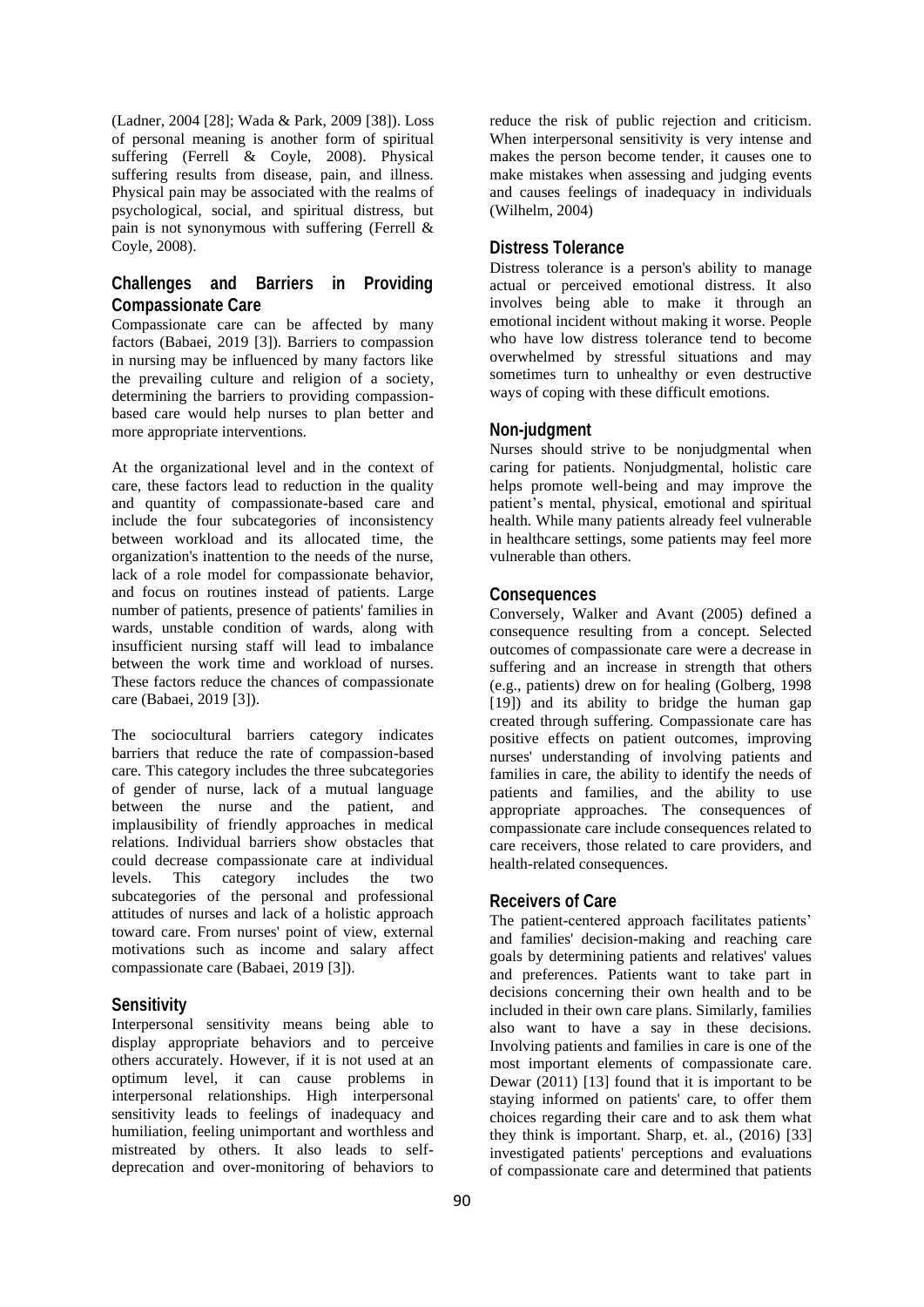defined compassionate care as a catalyze in their strengthening and involvement in their own care.

### **Providers of Care**

Not only does compassionate nursing care benefit patients, it also has a profound effect on the nurses who practice this vital trait. Nurses who feel a sense of concern for their patient's wellbeing typically enjoy their jobs more than those who focus less on the emotional side of the profession. They are more aware of the pain and fear patients go through, which gives them a sense of connection to their careers. The ability to relate to patients on a deeper level increases compassionate feelings and gives nurses who practice their profession in this manner self-gratification for provided emotional support he impacts of compassion on patients who were suffering was profound. Patient-reported outcomes refer to "the effect of compassion on suffering, patient well-being, and care." Patients did not regard compassion as a panacea to suffering; rather, compassion had ameliorating effects on suffering, while concurrently protecting patient well-being. Although some patients felt that compassion directly improved health outcomes, most felt it primarily enhanced their well-being and the quality of their relationship with their health care providers. In describing the impact of compassion, a number of patients noted negative outcomes resulting from the absence of compassion. These experiences had an equally enduring, albeit detrimental, effect on their wellbeing and the care giving relationship, often exacerbating suffering in the process.

### **Health-related Consequence**

Research has proven time and again that when caregivers show empathy and kindness, their patients heal faster. While medicine holds the power to cure, care delivered with kindness and compassion can speed the healing process and lead to better outcomes for patients and caregivers alike. Expressing empathy is highly effective and powerful, which builds patient trust, calms anxiety, and improves health outcomes. Research has shown empathy and compassion to be associated with better adherence to medications, decreased malpractice cases, fewer mistakes, and increased patient satisfaction.

### **Empirical Referents**

"Empirical referents are categories of an actual phenomenon that, when present, actually demonstrate the occurrence of a concept itself" (Walker & Avant, 2005, p. 73). Walker and Avant (2005) avowed that empirical referents could interchange with the defining attributes of a concept. For this analysis, the defining attributes and empirical referents of a caring presence, including the ability to recognize distress and be sensitive to another's suffering, sharing the suffering experience, connecting spiritually, providing comfort measures, and demonstrating the qualities of the Holy Spirit are proposed as one in the same. These seven attributes, if mentioned by patients interviewed after receiving treatment in a setting that practiced compassionate care, would confirm the experience. Without descriptive accounts derived from the lens of patients, the concept of compassionate care would be difficult to articulate. Healthcare Provider Compassion Model depicts the dimensions of compassion and their relationship to one another. Compassion was conceptualized as-a virtuous and intentional response to know a person, to discern their needs and ameliorate their suffering through relational understanding and action. The Healthcare Provider Compassion Model provides a foundation that defines compassion in healthcare and its provision at the bedside. It may lead to the development of clinical tools to cultivate the requisite knowledge, skills, behaviors and qualities to enhance compassionate care to others (Sinclair 2018 [34]).

#### **Conclusion**

The concept of compassion inherent in the nursing profession is a significant value. It motivates nurses to act ethically and in a sensitive way while providing care. Compassion is an essential element of good nursing care. Thus, compassionate care is not only a significant part of modern patient care but also a vital function of professional nursing. As with the concept of compassion, there are difficulties with the exact definition of compassionate care, what compassionate care behaviors include, and how provision of compassionate care can be proven or measured. "As a human being, many a nurse will say that it was compassion for others that inspired her to become a nurse" (Schantz, 2007 [32]). The dimension of Health Provider Compassion Model was congruent with the previously developed Patient Compassion Model; further insight into compassion is now evident. The Healthcare Provider Compassion Model provides a model to guide clinical practice and research focuses on developing interventions, measures and resources to improve it. It also provides visual support to enhance understanding; it offers approach as guide in the key concepts, contexts, inter-relationship, influences and outcomes.

To sum it all being a nurse is not an easy task you must be competent, compassionate, committed and confident in what you are doing. Providing compassionate nursing care as the main element in providing quality health services to patients can lead to higher satisfaction in, safer cares, saving time and cost, a sense of satisfaction and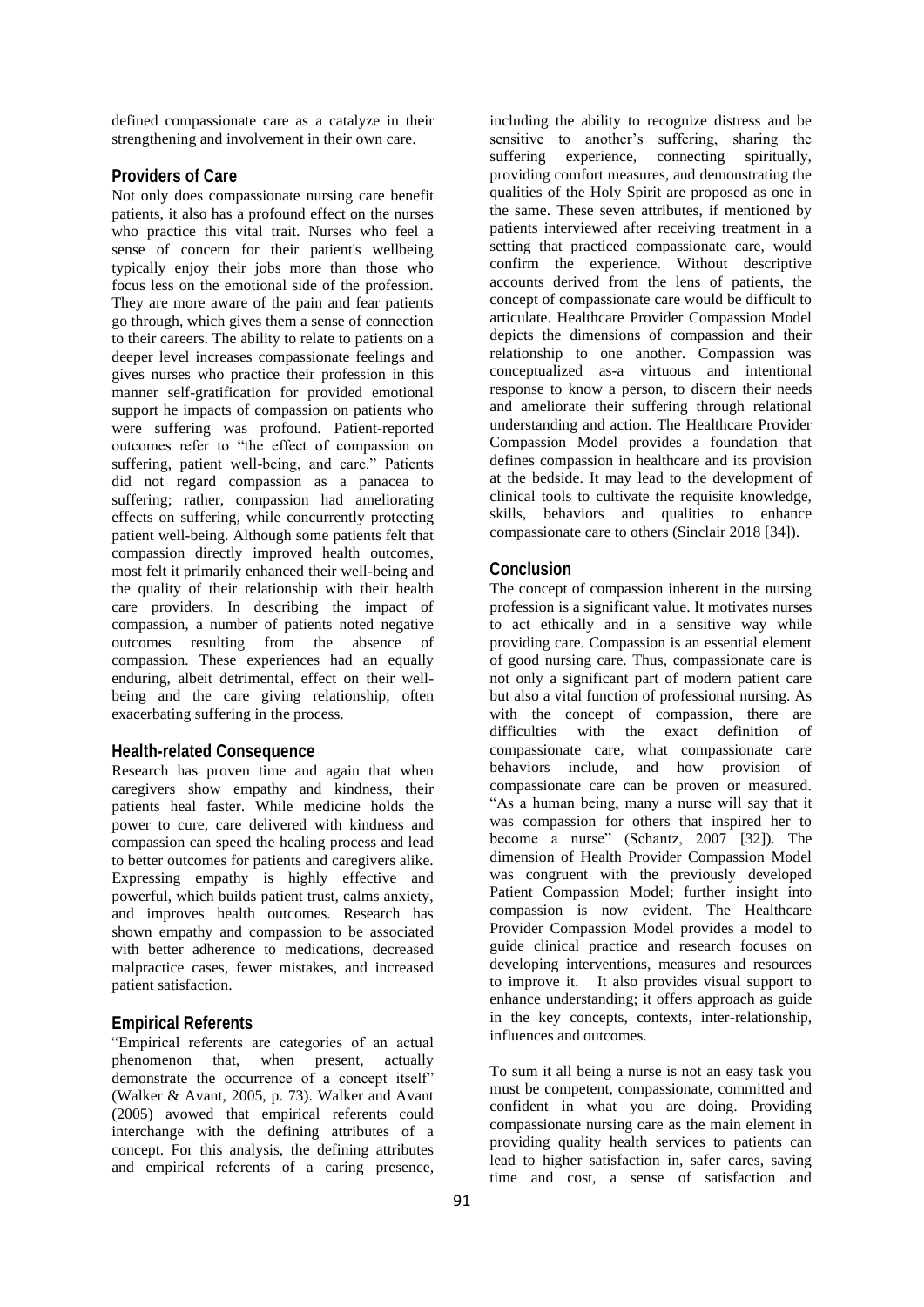effectiveness in the personnel, higher confidence, and coping skills in them. The nurse must know how to listen and be a keen observant to the patient's needs, figure it out on how will it works effectively. Compassionate care maybe is the best and most valuable gift that a nurse can give the patient. That is why nurses have always tried and been interested in meeting the patient's need through demonstrating altruism and despite all limitations and hurdle.

### **Conflict of Interest**

The authors declares that there are no significant competing financial, professional, or personal interests that might have influenced the performance or presentation of the work described in this manuscript.

#### **Acknowledgement**

The authors would like to extend their sincere gratitude and deepest appreciation to their affiliations and to the participants that led to the possible accomplishment of this research work.

#### **References**

- 1. American Nurses Association, (2001). "Code of Ethics for Nurses with Interpretive Statements". Washington, DC: American Nurses Association.
- 2. Aydin, A., et al., (2004). "Nursing and Interpersonal Sensitivity 49 al sensitivity", anxiety disorders and major depression. J Affect Disord.
- 3. Babaei, S., (2019). "Compassionate Care Challenges and Barriers in Clinical Nurses: A Qualitative Study."
- 4. Barajas, B., (2020). "Cultivating a Culture of Recognition in Healthcare."
- 5. Bivins R, et.al., (2017). "Compassionate care: not easy, not free, not only nurses". BMJ Qual Saf.
- 6. Blomberg, K., et.al (2016). "Interventions for compassionate nursing care: a systematic review", International Journal of Nursing Studies.
- 7. Burnell, L., (2009). "Compassionate care a concept analysis", Home Health Care Management & Practice.
- 8. Burridge, L.H., et.al., (2017). "A. Building compassion literacy: Enabling care in primary health care nursing", Collegian. 24(1): 85-91. doi: 10.1016/j.colegn.2015.09.004.
- 9. Chochinov, H.M., (2007). "Dignity and the essence of medicine: the A, B, C, and D of dignity conserving care", BMJ, 335: 184-7.
- 10. Davison, N., (2009). "Compassion in nursing 1: Defining, identifying and measuring this essential quality", Nurs Times.
- 11. DeSteno, D., (2015). "Compassion and

altruism: how our minds determine who is worthy of help", Current opinion in behavioral sciences.

https://doi.org/10.1016/j.cobeha.2015.02.002.

- 12. Dewar B., et.al., (2014). "Adamson E, Smith S, Surfleet J, King L. Clarifying misconceptions about compassionate care". J Adv Nurs.
- 13. Dewar, B., (2011). "Caring about caring; an appreciative inquiry about compassionate relationship centred care", Unpublished PhD thesis, Edinburgh Napier University.
- 14. Dewar, B., et.al., (2014). "Developing compassion through a relationship centred appreciative leadership programme". Nurse Education Today, 34(9): 1258–64. https://doi.org/10.1016/j.nedt.2013.12.012 PMid:24461906.
- 15. Dewar, B., (2013). "Caring about caring: Developing a model to implement compassionate relationship centered care in an older people care setting". Int J Nurs Stud.
- 16. DiFiore, (2019). "Compassionate Connections Diane DiFiore", MHSA, RN, NEA-BC.
- 17. Galvin, K. & Todres, L., (2013). "Caring and well-being: a lifeworld approach", London: Routledge.
- 18. Gladkova, A., (2010). "Sympathy, compassion and empathy in English and Russian: a linguistic and cultural analysis."
- 19. Golberg, B., (1998). "Connection: An exploration of spirituality in nursing care". Journal of Advanced Nursing.
- 20. Harrison, P., (2009). "Delivering compassionate care". Gastrointestinal Nursing Journal of Compassionate Health Care, 3(1): 1. <https://doi.org/10.1186/s40639-016-0019-6> Journal of Psychiatric Nursing https://blog.medicalgps.com/the-importanceof-empathy-in-healthcare/.
- 21. Lightbody, M., (2020). "Compassion Satisfaction and Compassion Fatigue: Helpful tips for our Frontline Workers UTHealth." 22. McCabe, C., (2004). "Nurse–patient communication: an exploration of patients' experiences". Journal of Clinical Nursing, 13(1): 41-9, https://doi.org/10.1111/j.1365- 2702.2004.00817.x PMid:14687292.
- 23. Meyer, R.M., et.al., (2015). "Pediatric novice nurses: examining compassion fatigue as a mediator between stress exposure and compassion satisfaction, burnout, and job satisfaction". Journal of Pediatric Nursing, https://doi.org/10.1016/j.pedn.2013.12.008 PMid:24444742.
- 24. Papadopoulos, I., et.al., (2016). "Developing tools to promote culturally competent compassion, courage, and intercultural communication in healthcare."
- 25. Papadopoulos, I., et.al. (2015). "Measuring